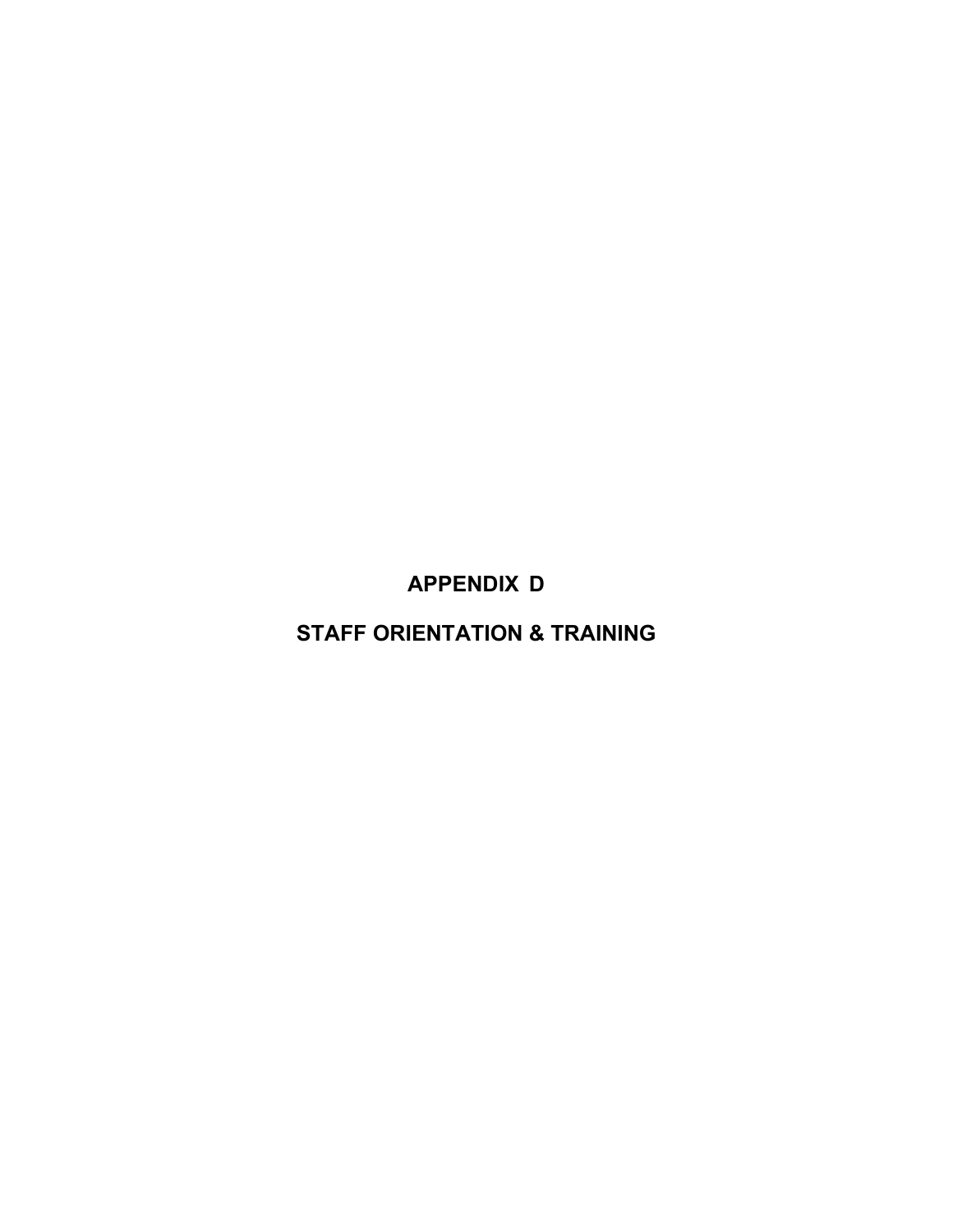In this section, the term "all staff" refers to every person who works with or has contact with Title X clients, including receptionists, clerks, administrative staff, clinical staff (medical assistants & medical/medication technicians), licensed professionals (clinicians and nurses), volunteers, and students.

**Up-to-date certificates of completion/attendance must be maintained at each Public Health Office (PHO) and Provider Agreement (PA) site for all mandatory (or accepted) courses. Certificates will be requested for all site visits conducted by the NM Family Planning Program.**

Links to Mandatory Trainings are located at<https://nmhealth.org/about/phd/fhb/fpp/pvdr>

# **TITLE X MANDATORY TRAININGS**

- Title X Orientation Clinical and Non-Clinical (Revised):
	- o All staff (both Public Health Office & Provider Agreement) are required to complete trainings within 30 days of hire or delivering Title X services.
	- $\circ$  When updated training is available, current employees must complete within 90 days.
	- o Completion required annually.
- Reporting Abuse and Human Trafficking:
	- o All staff (both Public Health Office & Provider Agreement sites) are required to complete training within 30 days of hire or delivering Title X services.
	- o Completion required annually.
- Cultural Competency (New FPP Required Course) that includes health equity, inclusivity, culturally and linguistically appropriate services, unconscious bias and diversity:

- o All staff (both Public Health Office & Provider Agreement sites) are required to complete training within 90 days of hire or delivering Title X services.
- o Current employees must complete within 90 days from date of 2021 protocol update.
- o **Completion required once.**
- VAST-D:
	- $\circ$  Only licensed professionals (both Public Health Office & Provider Agreement sites) are required to complete training within 30 days of hire or delivering of Title X services.
	- o Completion required once.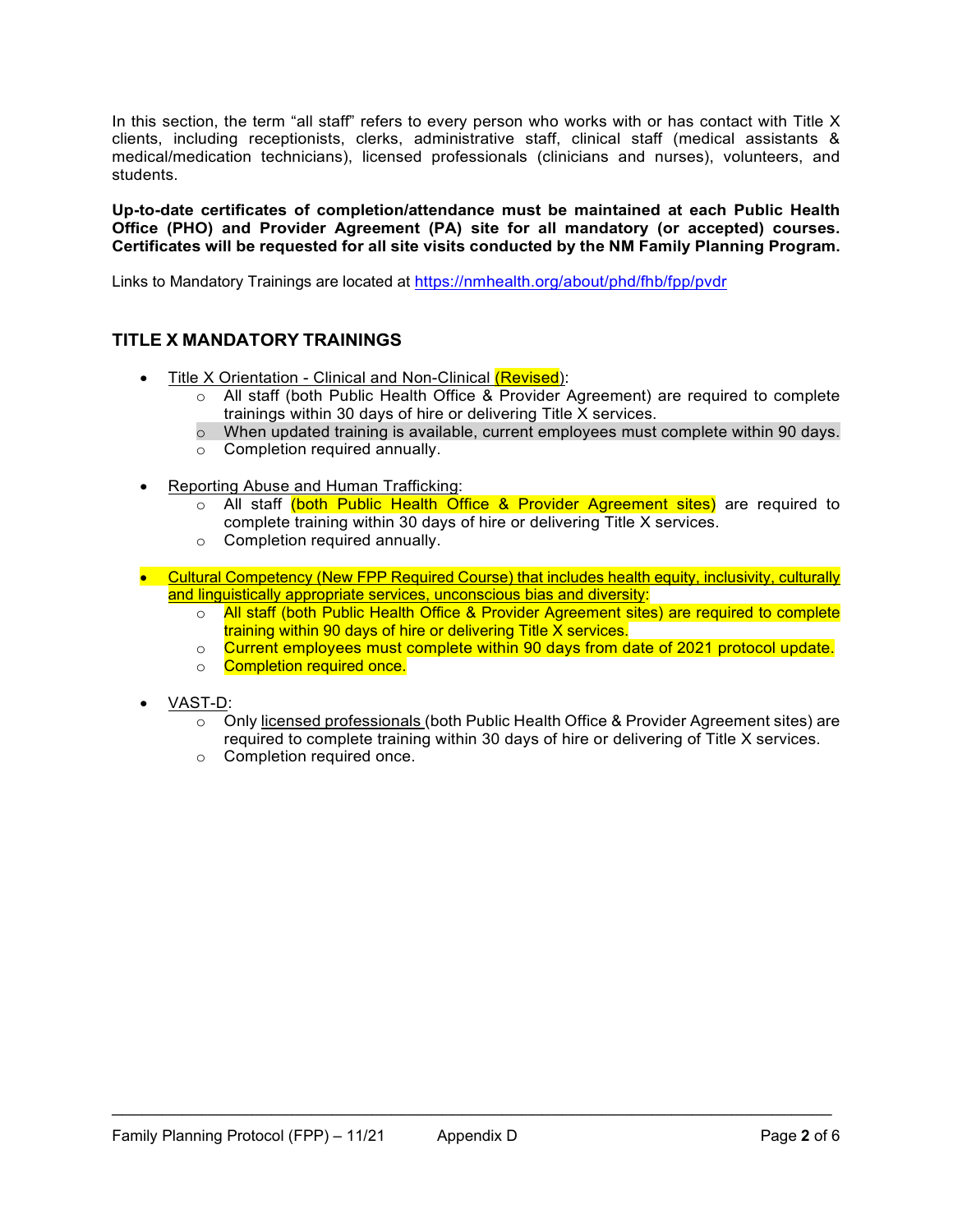# **WORKPLACE-SPECIFIC REQUIRED TRAININGS**

- PA Sites: refer to your agency's written policies & procedures for trainings that address HIPAA, civil rights and worker safety.
- PHO Sites: see table below of required Title X courses and HIPAA requirements and continue to follow DOH/PHD policies for work safety and civil rights.

| Course                                       | Upon<br>Hire (or<br>within 30<br>days of<br>seeing<br>clients) | Upon<br>Hire (or<br>within 90<br>days of<br>seeing<br>clients) | Annually | Every 2<br>years | Once |
|----------------------------------------------|----------------------------------------------------------------|----------------------------------------------------------------|----------|------------------|------|
| <b>HIPAA Privacy Rule Overview</b>           |                                                                |                                                                |          | X                |      |
| <b>Cultural Competency (New FPP Required</b> |                                                                | X                                                              |          |                  | X    |
| Course)                                      |                                                                |                                                                |          |                  |      |
| Title X Orientation - Clinical (Revised)     | X                                                              |                                                                | X        |                  |      |
| Title X Orientation - Non-Clinical (Revised) | X                                                              |                                                                | X        |                  |      |
| Reporting Abuse & Human Trafficking          | X                                                              |                                                                | X        |                  |      |
| VAST-D - for licensed professionals only     | X                                                              |                                                                |          |                  | х    |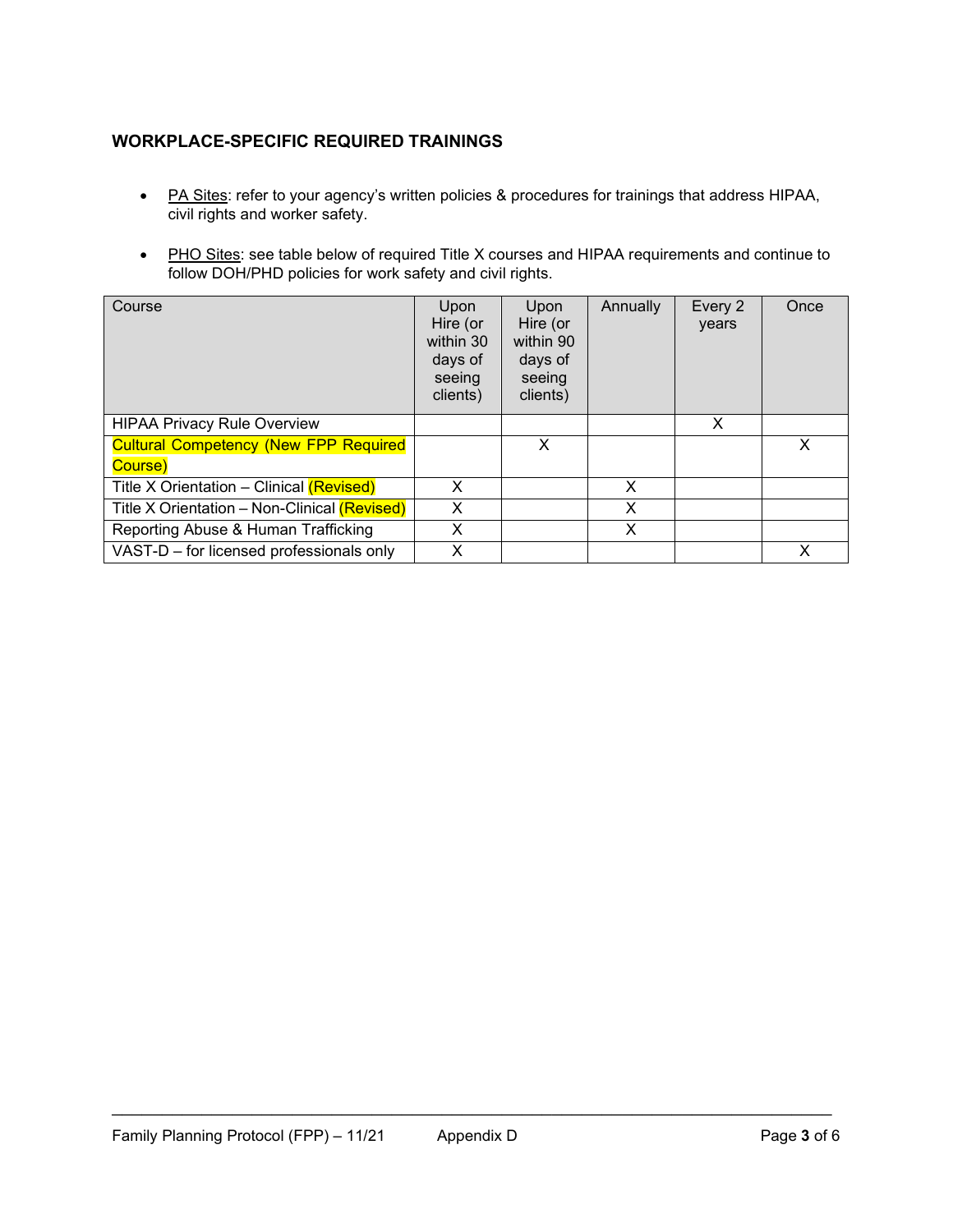# **RECOMMENDED COURSES AND RESOURCES**

### **A. Reproductive Health (RH) ECHO Clinic – Recommended**

The Family Planning Program collaborates with UNM Project ECHO and Department of Obstetrics and Gynecology to provide all interested clinic staff biweekly one-hour sessions, using interactive casebased learning and a 10-to-15-minute educational presentation with no-cost continuing educational credits. For more information and to sign up for webinar emails, go to the Reproductive Health ECHO website at: <https://hsc.unm.edu/echo/institute-programs/reproductive-health/>

## **B. Putting the QFP into Practice Series Toolkit – Recommended**

[Putting the QFP into Practice Series Toolkit | Reproductive Health National Training Center \(rhntc.org\)](https://rhntc.org/resources/putting-qfp-practice-series-toolkit)

#### **C. Title X Orientation – Recommended**

[Introduction to Title X | Reproductive Health National Training Center \(rhntc.org\)](https://rhntc.org/training-packages/introduction-title-x)

#### **D. Substance Use Disorder (SUD) and Related Topics – Recommended**

#### • **Reproductive Health National Training Center:**

- $\circ$  The goal of substance use screening is to identify "individuals who have or are at risk for developing alcohol-or drug related problems."<sup>4</sup> Screening for substance use is not diagnosing someone with a substance use disorder. Diagnosing someone with a substance use disorder should be done by a trained behavioral health provider.
- o [Implementing Substance Use Screening Toolkit | Reproductive Health National Training Center](https://rhntc.org/resources/implementing-substance-use-screening-toolkit)  [\(rhntc.org\)](https://rhntc.org/resources/implementing-substance-use-screening-toolkit) The purpose of this toolkit is to support Title X grantees, subrecipients, and service sites in implementing the Title X priority to screen family planning clients for substance use.

#### **E. Fertility Awareness-Based Methods (FABMs) – Recommended**

#### • **Georgetown University:**

- o [http://archive.irh.org/SDM\\_Training/index.php](http://archive.irh.org/SDM_Training/index.php)
- o A free, 60-75-minute, self-guided training on Standard Days Method (ONLY Counseling Module Required) is available online from Georgetown University Institute for Reproductive **Health**
- o Utilize "Text Version" for Videos if Media Player or QuickTime is not installed.
- o Upon completion of the Counseling Module, complete the quiz, evaluation, and print a certificate of completion. Retain the certificate in site file. Continuing Education Credits are also included.

#### • **RHNTC:**

#### o [www.rhntc.org](http://www.rhntc.org/)

 $\circ$  In order to obtain a certificate of completion from the Reproductive Health National Training Center (RHNTC), site registration is required, and you should be registered and logged in. Once logged-in, users can generate a certificate upon completing the course and course evaluation. If you do not register and sign in, a certificate will not be available. To find a course, type in the name of the course in the Search function.

- o Courses currently listed at **RHNTC** include:
	- *Understanding and Counseling Potential Users on Fertility Awareness-Based Methods for Pregnancy Prevention Webinar*: [Understanding and Counseling Potential Users on](https://rhntc.org/resources/understanding-and-counseling-potential-users-fertility-awareness-based-methods-pregnancy)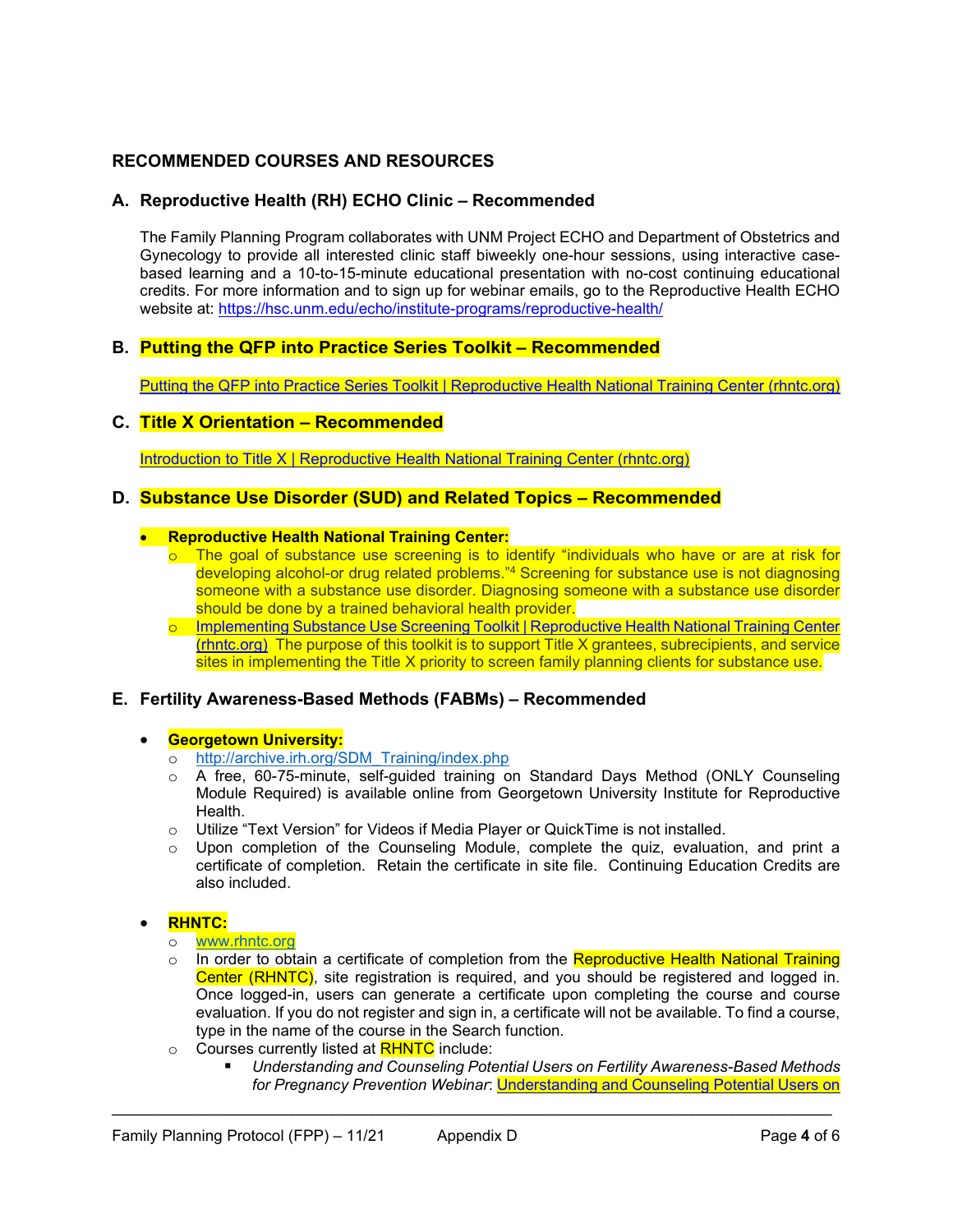[Fertility Awareness-Based Methods for Pregnancy Prevention Webinar | Reproductive](https://rhntc.org/resources/understanding-and-counseling-potential-users-fertility-awareness-based-methods-pregnancy)  [Health National Training Center](https://rhntc.org/resources/understanding-and-counseling-potential-users-fertility-awareness-based-methods-pregnancy) (rhntc.org)

- **Effectiveness of FABMs for Pregnancy Prevention Webinar: Effectiveness of FABMs** for Pregnancy Prevention Webinar | [Reproductive Health National Training Center](https://rhntc.org/resources/effectiveness-fabms-pregnancy-prevention-webinar)  [\(rhntc.org\)](https://rhntc.org/resources/effectiveness-fabms-pregnancy-prevention-webinar)
- **Reproductive Health (RH) ECHO:**
	- o Any FABM course offered through Reproductive Health (RH) ECHO (offered in 2020 or in the future). Live attendance allows for completion of an evaluation and certificate of completion or CEU certificate.
	- o **Recorded sessions to date include:**<br>O6/08/2020 Effectiveness o
		- *06/08/2020 Effectiveness of the Various Types of FABM and ABM Cervical Mucous Method*:<https://youtu.be/i70xdAiEKFQ>
		- *06/22/2020 Basal Body Temperature and Cervical Mucous Methods*: https://youtu.be/ XrKaoCE1n4

## • **Additional Resources on FABMs:**

- o **Contraceptive Technology, 21st Ed., Chapter 12**
- o [http://www.twodaymethod.com](http://www.twodaymethod.com/)
- o <https://www.k4health.org/toolkits/twoday>
- o The TwoDay Method® App
- o Fertility Apps: A New Approach to FABMs Webinar | Reproductive Health National Training [Center \(rhntc.org\)](https://rhntc.org/resources/fertility-apps-new-approach-fabms-webinar)

### **F. Adolescent Counseling – Recommended**

- [Counseling Adolescents Seeking Family Planning Services: A Checklist for Providers |](https://rhntc.org/resources/counseling-adolescents-seeking-family-planning-services-checklist-providers)  [Reproductive Health National Training Center \(rhntc.org\)](https://rhntc.org/resources/counseling-adolescents-seeking-family-planning-services-checklist-providers)
- [Encouraging Family Participation in Adolescent Decision Making Training Guide |](https://rhntc.org/resources/encouraging-family-participation-adolescent-decision-making-training-guide)  [ReproductiveHealth National Training Center \(rhntc.org\)](https://rhntc.org/resources/encouraging-family-participation-adolescent-decision-making-training-guide)
- Counseling Adolescent Clients to Encourage Family Participation Video | Reproductive Health [National Training Center \(rhntc.org\)](https://rhntc.org/resources/counseling-adolescent-clients-encourage-family-participation-video)
- [Counseling Adolescent Clients to Resist Sexual Coercion Training Guide | Reproductive Health](https://rhntc.org/resources/counseling-adolescent-clients-resist-sexual-coercion-training-guide)  [National Training Center \(rhntc.org\)](https://rhntc.org/resources/counseling-adolescent-clients-resist-sexual-coercion-training-guide)
- [Counseling Adolescent Clients to Resist Sexual Coercion Video | Reproductive Health National](https://rhntc.org/resources/counseling-adolescent-clients-resist-sexual-coercion-video)  [Training Center \(rhntc.org\)](https://rhntc.org/resources/counseling-adolescent-clients-resist-sexual-coercion-video)

## **G. Human Trafficking – Recommended**

- **Reproductive Health National Training Center:**
	- o [Human Trafficking | Reproductive Health National Training Center \(rhntc.org\)](https://rhntc.org/training-packages/human-trafficking)
	- o [SOAR to Health and Wellness Human Trafficking Training | Reproductive Health National](https://rhntc.org/resources/soar-health-and-wellness-human-trafficking-training)  [Training Center \(rhntc.org\)](https://rhntc.org/resources/soar-health-and-wellness-human-trafficking-training)
	- o [Identifying and Responding to Human Trafficking in Title X Settings eLearning Course |](https://rhntc.org/resources/identifying-and-responding-human-trafficking-title-x-settings-elearning-course)  [Reproductive Health National Training Center \(rhntc.org\)](https://rhntc.org/resources/identifying-and-responding-human-trafficking-title-x-settings-elearning-course)
	- o [Resource Guide on Human Trafficking for Title X Family Planning Clinics \(rhntc.org\)](https://rhntc.org/sites/default/files/resources/opa_human_trafficking_resource_gde_2020-11-13.pdf)

- o What [to Look for in a Healthcare Setting | National Human Trafficking Hotline](https://humantraffickinghotline.org/resources/what-look-healthcare-setting)
- o Job Aids:
	- **Do's and Don'ts: What to Do and What to Avoid When Working with Victims of Human Trafficking**
	- **Signs and Indicators of Human Trafficking Pocket Card, Pocket Guide: Victim** Centered Approach in Title X Settings